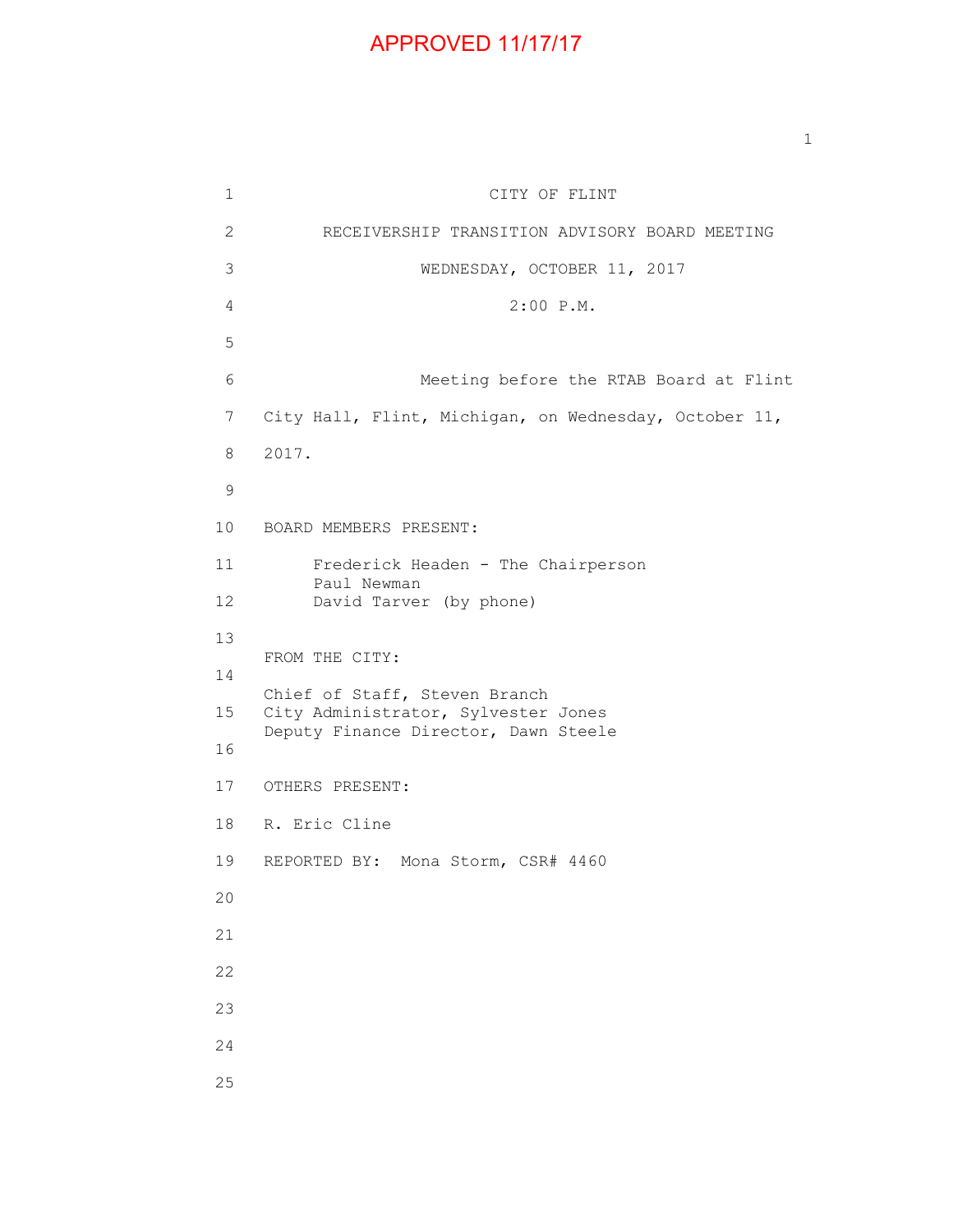| $\mathbf 1$ | MOTION INDEX                                                                                     |                  |
|-------------|--------------------------------------------------------------------------------------------------|------------------|
| 2           | MOTION                                                                                           | PAGE             |
| 3           | Roll Call<br>Approval of Agenda                                                                  | $\mathsf 3$<br>3 |
| 4           | Approval of 9-13-17 minutes<br>Approval of 9-25-17 minutes                                       | 4                |
| 5           | UNFINISHED BUSINESS                                                                              |                  |
| 6           | Resolution #264.1, no action                                                                     | 5                |
| 7           | Resolution #327, no action                                                                       | 5                |
| 8<br>9      | NEW BUSINESS:                                                                                    |                  |
| 10          | Mayor and Council President, Nothing to report                                                   | 5                |
| 11          | Approval of Resolutions & Ordinances for City Council<br>Meetings                                |                  |
| 12          | 9-11-17, Regular, Resolutions 467, 468, 495, approved                                            | 6                |
| 13          | 9-20-17, Special, no action                                                                      | 7                |
| 14<br>15    | 9-25-17, Regular, Resolutions 456.1, 457.1, 508,<br>510, 512, 513, 516-519, 520.1, 522, approved | 9                |
| 16          | Resolution 509, adopted                                                                          | 11               |
| 17          | Resolution 511, adopted                                                                          | 11               |
| 18          | 9-29-17, Special, no action                                                                      | 11               |
| 19          | CITY ADMINISTRATOR ITEMS                                                                         |                  |
| 20          | Budget-to-Actual - August 2017                                                                   | 12               |
| 21          | PUBLIC COMMENT, None                                                                             | 18               |
| 22          | ADJOURNMENT                                                                                      | 19               |
| 23          |                                                                                                  |                  |
| 24          |                                                                                                  |                  |
| 25          |                                                                                                  |                  |

 $\overline{2}$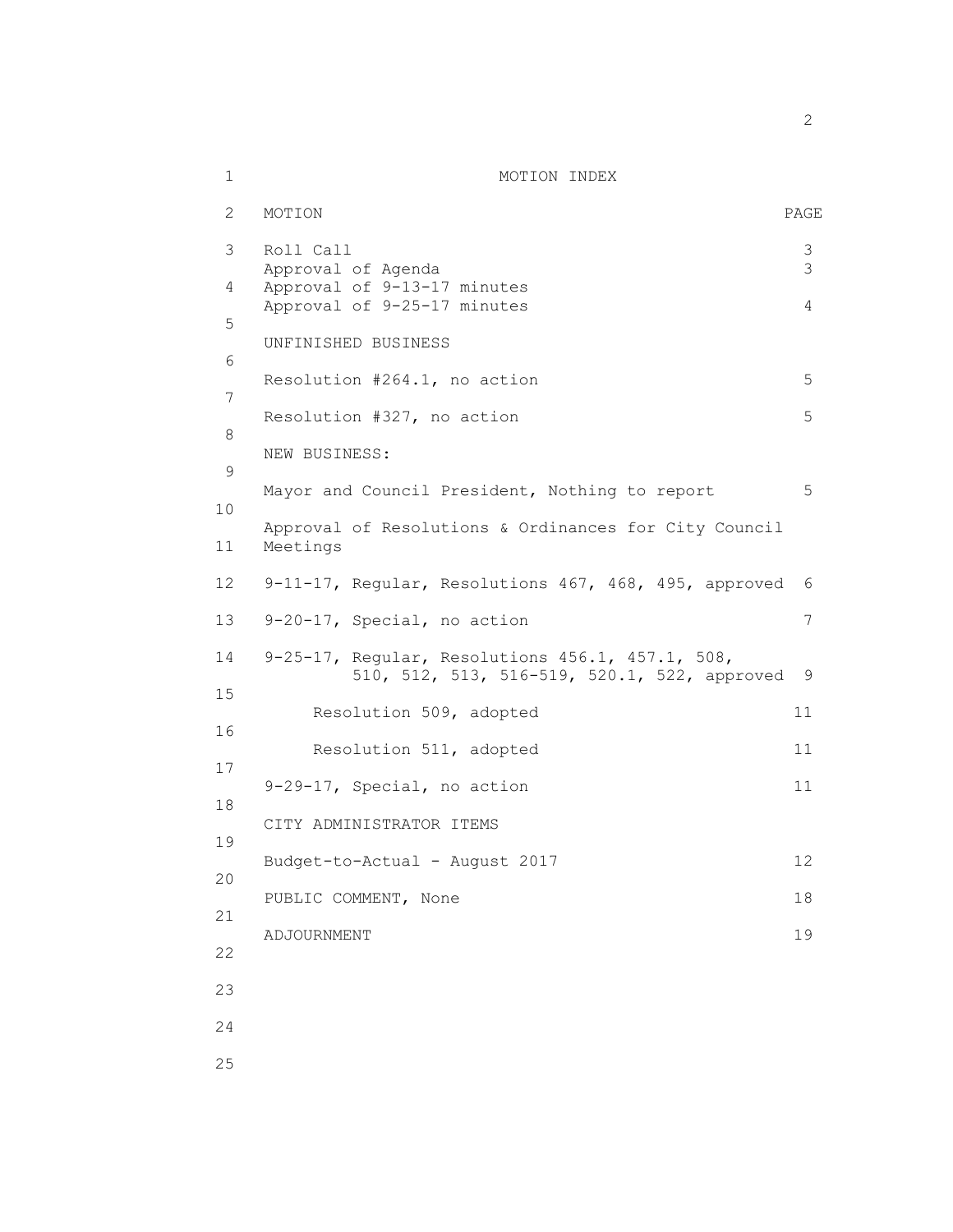1 Flint, Michigan

2 Wednesday, October 11, 2017

3 2:04 p.m.

 4 THE CHAIRPERSON: Meeting will be in order, 5 please. Good afternoon.

6 MR. JONES: Good afternoon.

7 MS. STEELE: Good afternoon.

8 MR. NEWMAN: Good afternoon.

9 MR. TARVER: Hello.

 10 THE CHAIRPERSON: Let the record reflect 11 that we do have a quorum, including Mr. Tarver by 12 conference call. We're expecting Mr. Ferguson 13 later. If not, I'm going to ask that he be given an 14 excused absence without objection.

 15 There are no additions, I believe, to the 16 agenda. So I will consider the agenda to be 17 approved.

 18 Next item of business would be the 19 approval of RTAB meeting minutes beginning with the 20 meeting of September 13th; that's attachment 1. Are 21 there corrections or additions to those minutes? 22 If not, is there a motion that the minutes

 23 from the RTAB meeting of September 13th be approved? 24 MR. NEWMAN: Move approval.

25 THE CHAIRPERSON: Is there support?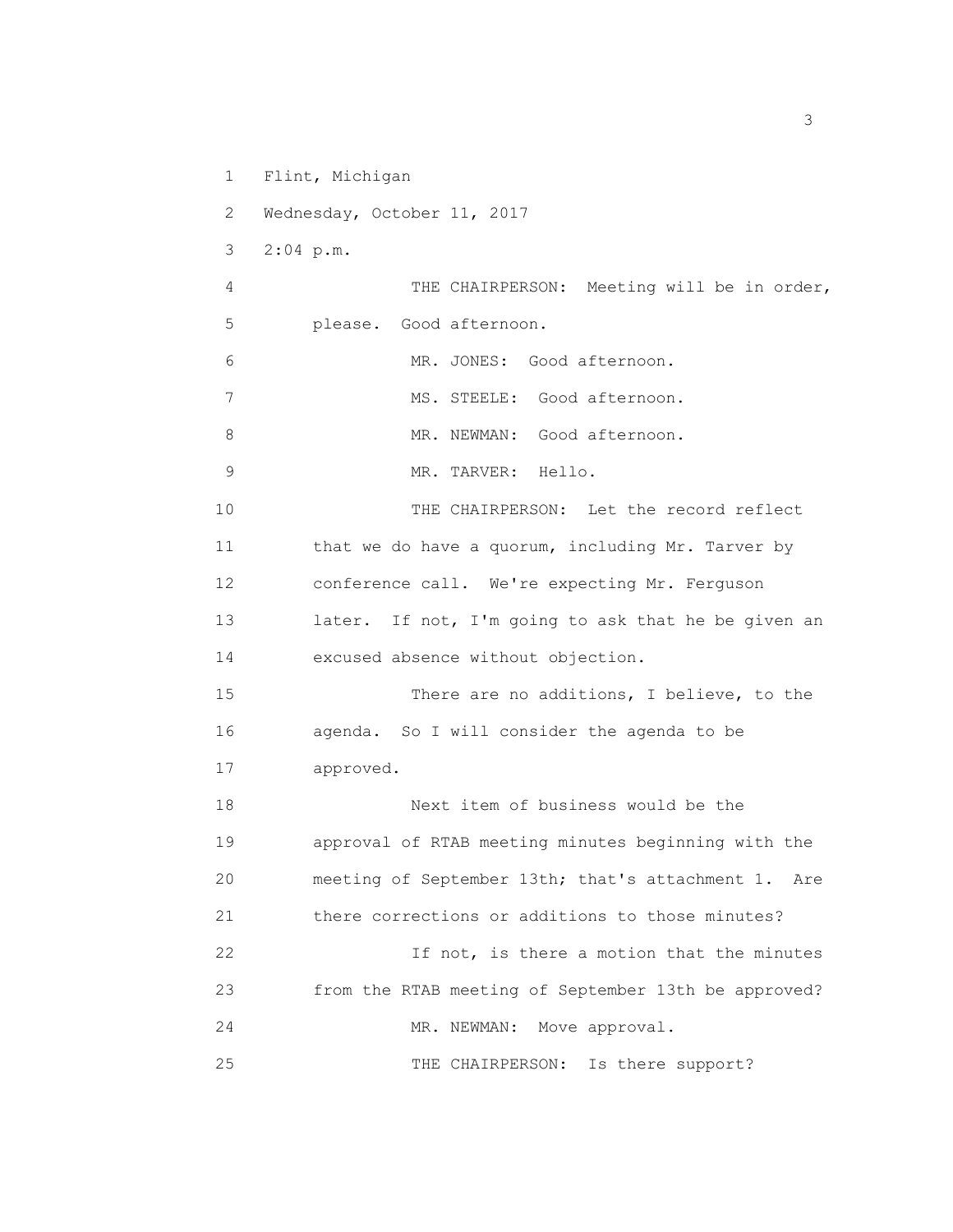| 1              | MR. TARVER: Second -- support.                      |
|----------------|-----------------------------------------------------|
| $\overline{c}$ | MR. NEWMAN: Any discussion?                         |
| 3              | Those in favor, please say "aye".                   |
| 4              | BOARD MEMBERS: Aye.                                 |
| 5              | THE CHAIRPERSON: Opposed?                           |
| 6              | Minutes of September 13th are approved.             |
| 7              | Next are the RTAB meeting minutes from the          |
| 8              | Special meeting of September 25th; they are         |
| 9              | Attachment 2. Are there corrections or additions to |
| 10             | those minutes?                                      |
| 11             | If not, is there a motion that the                  |
| 12             | September 25th minutes be approved?                 |
| 13             | MR. NEWMAN: Move approval.                          |
| 14             | THE CHAIRPERSON: Is there support?                  |
| 15             | MR. TARVER: Support.                                |
| 16             | THE CHAIRPERSON: Motion's made and                  |
| 17             | supported. Any discussion?                          |
| 18             | Hearing none, those in favor, please say            |
| 19             | "aye".                                              |
| 20             | BOARD MEMBERS:<br>Aye.                              |
| 21             | THE CHAIRPERSON: Opposed?                           |
| 22             | Motion is adopted.                                  |
| 23             | Next item of business, we have two items            |
| 24             | still from Unfinished Business. Just as a reminder, |
| 25             | I believe at the last meeting someone was going to  |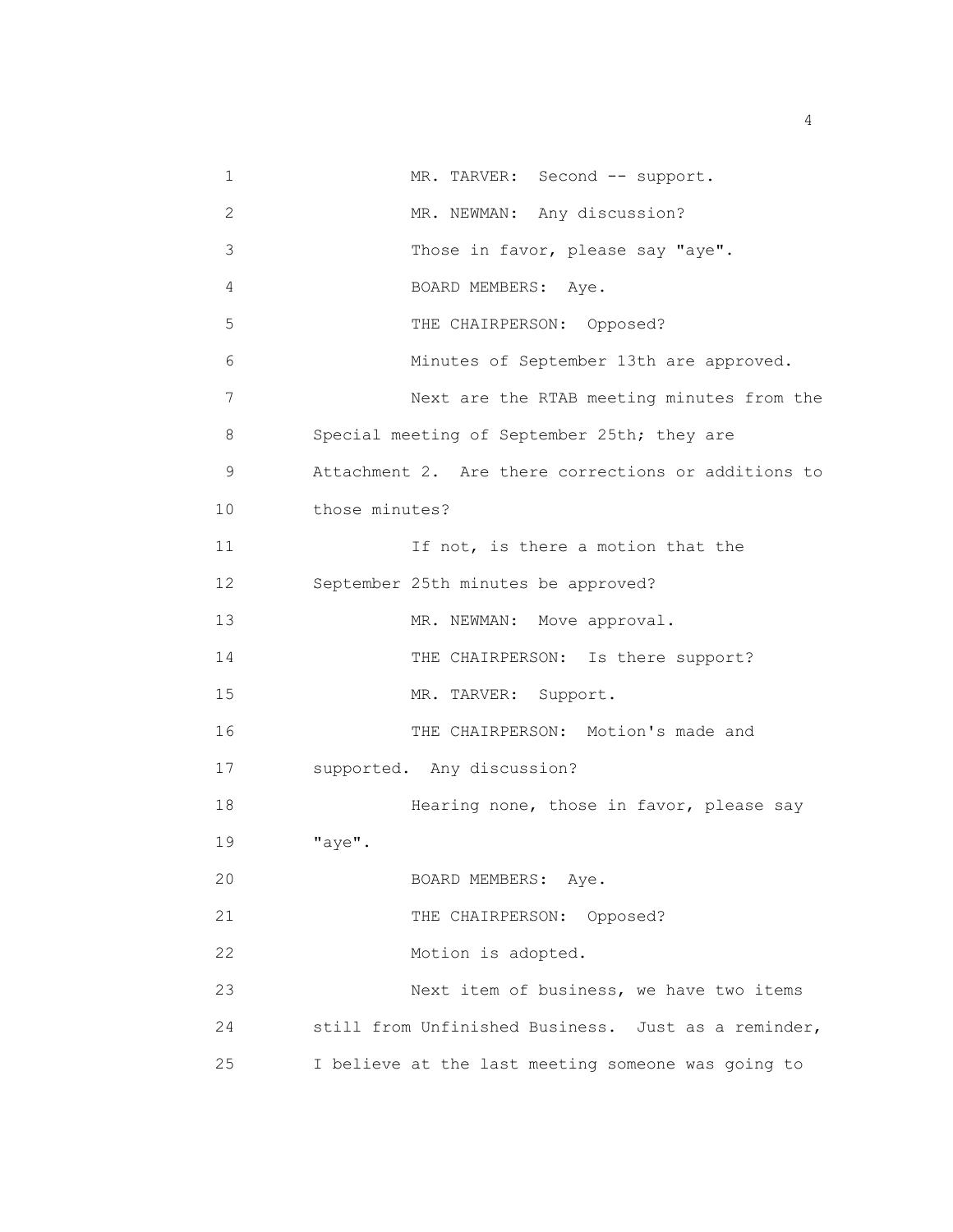1 forward information to Mr. Cline regarding one or 2 both of these resolutions, which he has yet to 3 receive. So, in the meantime, we'll leave those two 4 resolutions under Unfinished Business. 5 Next item of business is under New 6 Business, Mayor and City Council President. 7 Does either Mr. Jones or Mr. Branch have 8 any report on behalf of the Mayor? 9 MR. JONES: Good afternoon. 10 MR. NEWMAN: Good afternoon. 11 MR. JONES: At this point, we have nothing 12 to report on behalf of the Mayor. 13 THE CHAIRPERSON: Thank you. 14 MR. JONES: Thank you. 15 THE CHAIRPERSON: I don't see anyone here 16 from City Council. 17 Next item of business would be the 18 approval of resolutions and ordinances from City 19 Council meetings. 20 We'll begin with the Regular City Council 21 meeting of September 11th. There are four 22 resolutions here under Attachment 3. Mr. Cline? 23 MR. CLINE: Yes. Good afternoon. As you 24 stated, Mr. Chair, for four resolutions, we have 25 Resolution 466.1, which is a contract for tree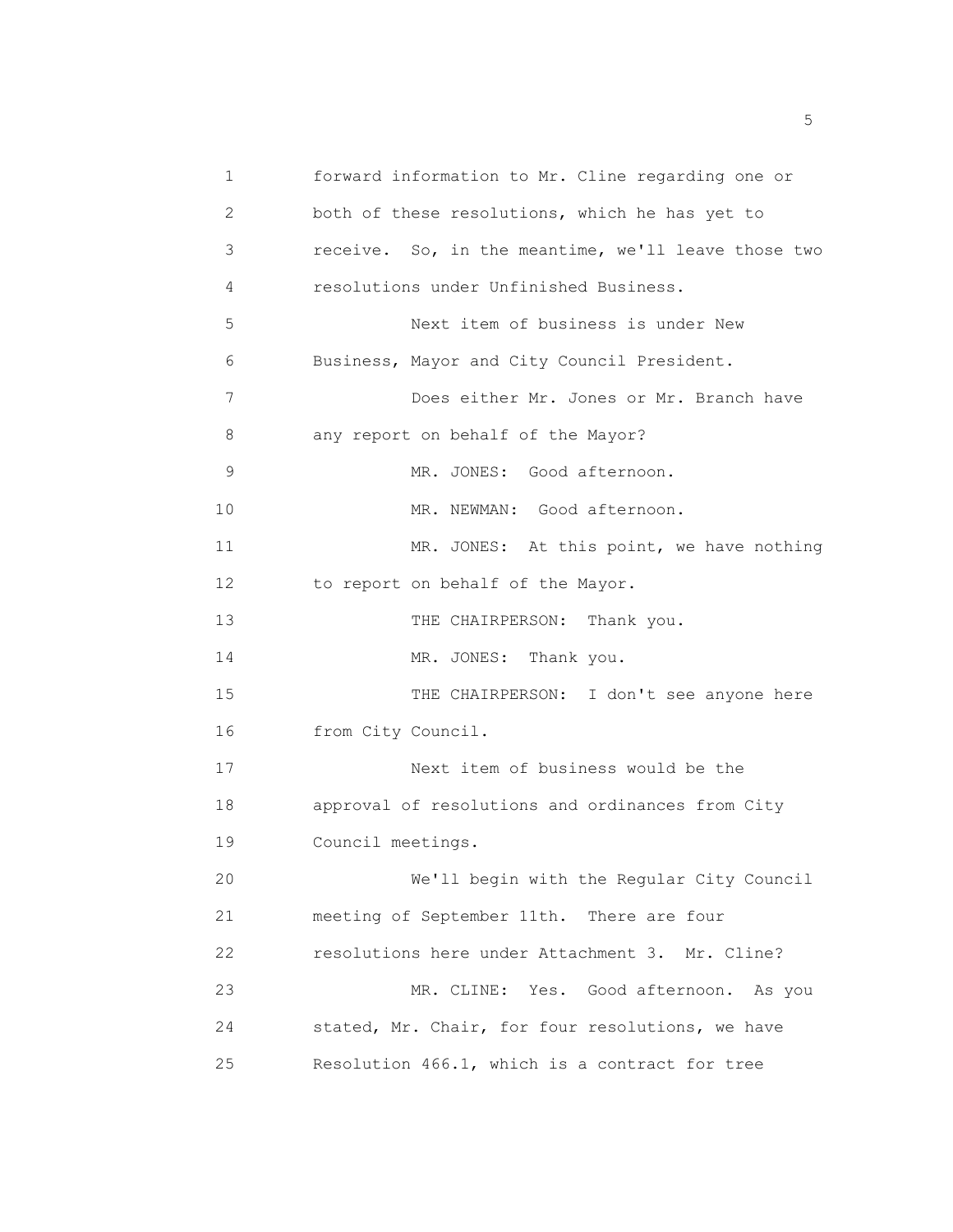1 removal services, which, as I understood the 2 agreement, was a slight amendment, to include an 3 expiration date of 2-30 of 2018 for this service. 4 You have Resolution 467, which is an 5 agreement with Consumers Energy and another company 6 called Bioworks Energy, for leasing of equipment and 7 facilities at the City's water processing plant. 8 You have Resolution 468, which is a Change 9 Order with Standard Life for life insurance and 10 short-term disability insurance. That's an update 11 of \$154,000 to the contract. 12 And you have Resolution 495, which is an 13 agreement with Verizon, a lease agreement with 14 Verizon. 15 THE CHAIRPERSON: Thank you. Any questions 16 regarding those resolutions? 17 17 If not, is there a motion that the 18 resolutions from September 11th be approved? 19 MR. NEWMAN: Move approval. 20 MR. TARVER: Support. 21 THE CHAIRPERSON: Any discussion? 22 Hearing none, those in favor of the 23 motion, please say "aye". 24 BOARD MEMBERS: Aye. 25 THE CHAIRPERSON: Opposed?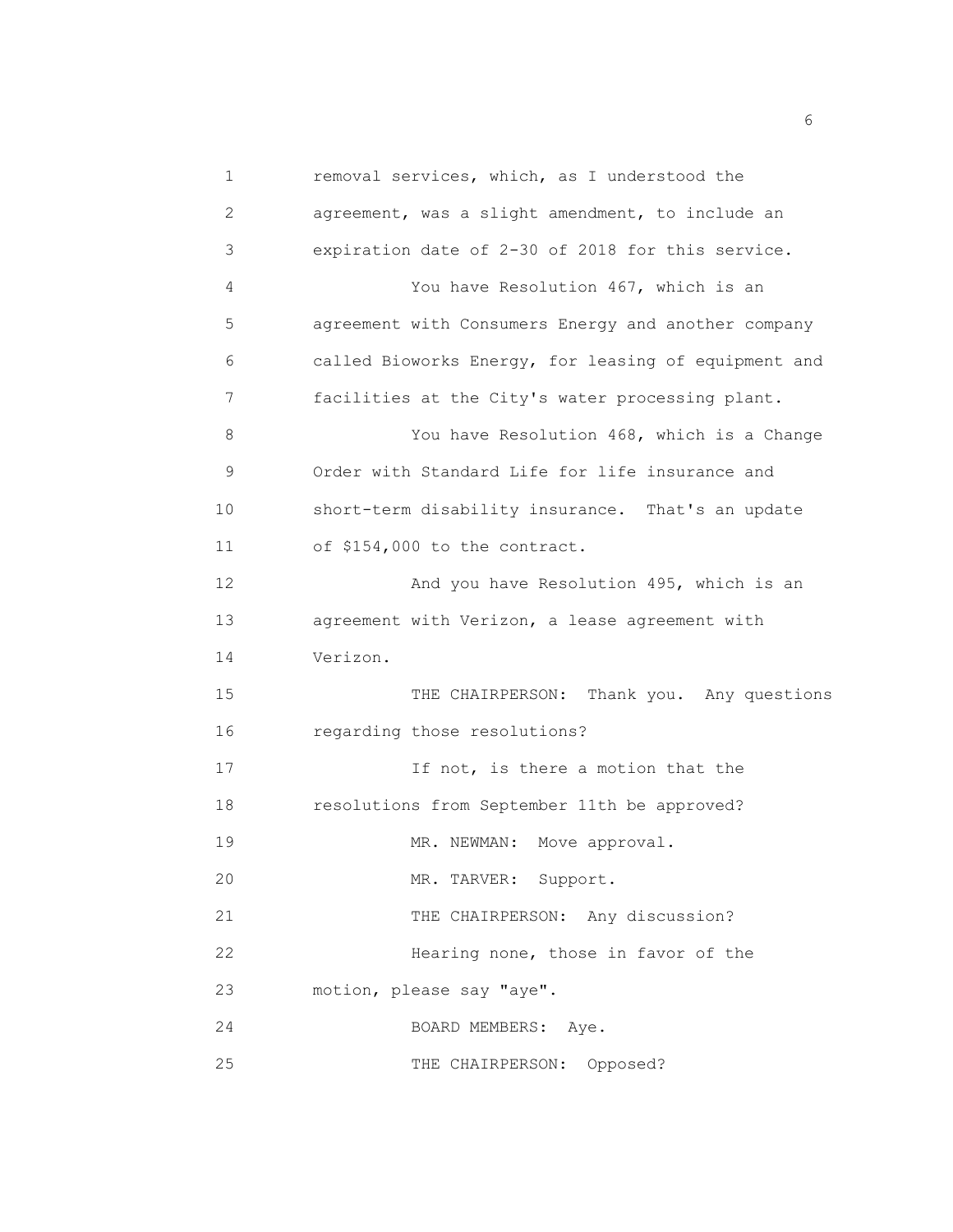1 Motion is adopted. 2 Next item is resolutions from the Special 3 City Council meeting of September 20th. 4 I believe, Mr. Cline, the only item under 5 that was Resolution 514.1, which was already 6 approved by the RTAB on the 25th of September? 7 MR. CLINE: Correct. 8 THE CHAIRPERSON: And that concerned a 9 30-day extension, I believe, of the water contract 10 with Great Lakes Water Authority. 11 Next are resolutions from the Regular City 12 Council meeting of September 25th. 13 Mr. Cline? 14 MR. CLINE: Yes. We have Resolution 15 456.1, which is an approval of an Obsolete Property 16 Rehabilitation Certificate for the address of 17 352 South Saginaw. 18 Resolution 457, which is also Obsolete 19 Property Certificate that was approved for 20 609 Chavez. 21 Resolution 508, which is a bulk salt 22 agreement with Detroit Salt, in the amount of 23 \$300,000. 24 We have a Resolution 510, which is a 25 Change Order to the Republic Waste hauling contract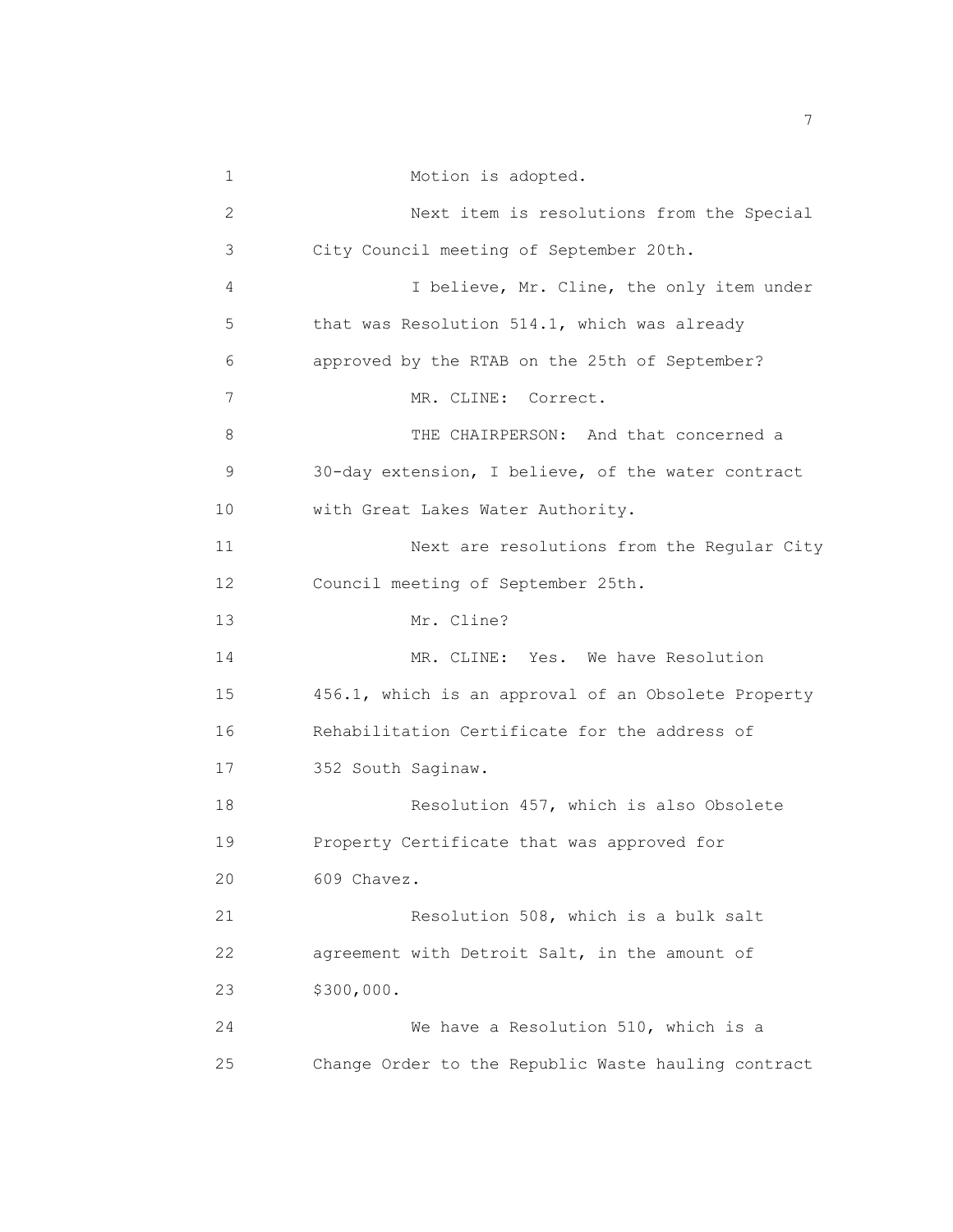| 1  | which extends it to November 12th, 2018.<br>That    |
|----|-----------------------------------------------------|
| 2  | contract is for \$3.8 million.                      |
| 3  | We have Resolution 512, which is a                  |
| 4  | three-year agreement with the firm of Fishbeck,     |
| 5  | Thompson, Carr and Huber for regulation complaints  |
| 6  | management. That contract is \$110,000 per year.    |
| 7  | Resolution 513, that sets a public hearing          |
| 8  | date for consideration of another Obsolete Property |
| 9  | Certificate.                                        |
| 10 | We have Resolution 516, which also does             |
| 11 | the same thing, sets another public hearing date.   |
| 12 | Resolution 517 is a Change Order to the             |
| 13 | contract with Complete Towing, which extends the    |
| 14 | contract to December 31st of this year, in the      |
| 15 | amount of \$135,000. That's for towing related to   |
| 16 | water enforcement activities.                       |
| 17 | Resolution 518 is a legal settlement,               |
| 18 | Flint v Leek Properties, I believe it is, in the    |
| 19 | amount of \$45,000.                                 |
| 20 | Resolution 519 is another settlement, in            |
| 21 | the amount of \$7,965. This, again, is a legal      |
| 22 | settlement.                                         |
| 23 | Resolution 520.1 is an amendment to a               |
| 24 | previously-adopted resolution, which actually       |
| 25 | changes the name of the Finance Director listed on  |

en andere de la provincia de la provincia de la provincia de la provincia de la provincia de la provincia del<br>En 1888, en la provincia de la provincia de la provincia de la provincia de la provincia de la provincia de la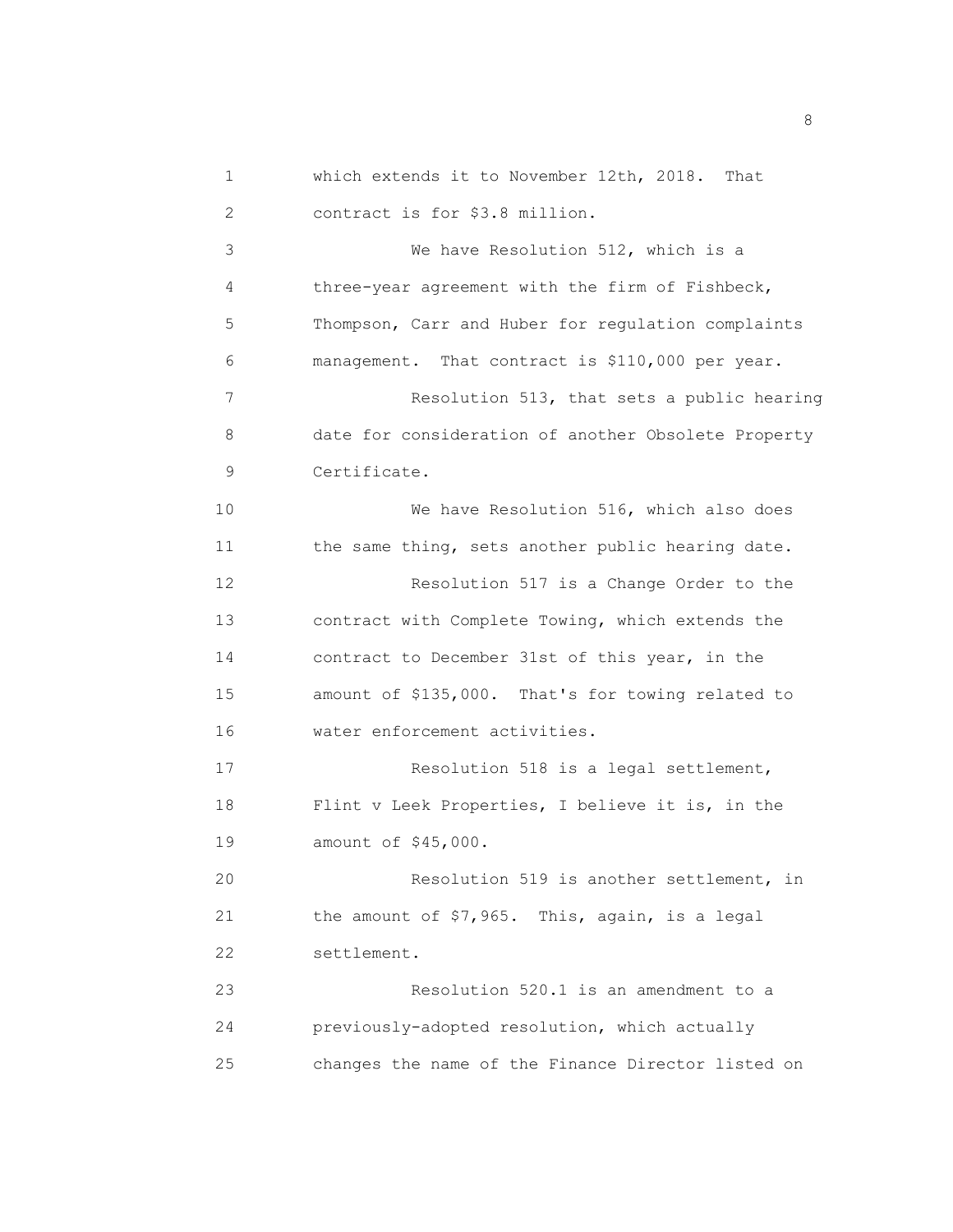1 the resolution for signature.

| $\overline{c}$ | And we have Resolution 522, which is a              |
|----------------|-----------------------------------------------------|
| 3              | contract between the City and the Flint PAL         |
| 4              | Corporation, in the amount of \$30,000.             |
| 5              | THE CHAIRPERSON: Thank you.                         |
| 6              | Is there a motion that these resolutions            |
| 7              | from the Regular City Council meeting of            |
| 8              | September 25th be approved?                         |
| 9              | MR. NEWMAN: Move approval.                          |
| 10             | THE CHAIRPERSON: Is there support?                  |
| 11             | MR. TARVER:<br>Support.                             |
| 12             | THE CHAIRPERSON: Is there any discussion?           |
| 13             | Hearing none, those in favor of the motion,         |
| 14             | please say "aye".                                   |
| 15             | BOARD MEMBERS: Aye.                                 |
| 16             | THE CHAIRPERSON: Opposed?                           |
| 17             | Motion is adopted.                                  |
| 18             | We separated out two resolutions from this          |
| 19             | meeting, Resolution 509 and 511. I believe both of  |
| 20             | these are budget amendments to transfer monies from |
| 21             | the fund balance of two different funds.            |
| 22             | One question that we had, with respect to           |
| 23             | both of these, is, what does a transfer of fund     |
| 24             | balance do to the balance in the fund; in other     |
| 25             | words --                                            |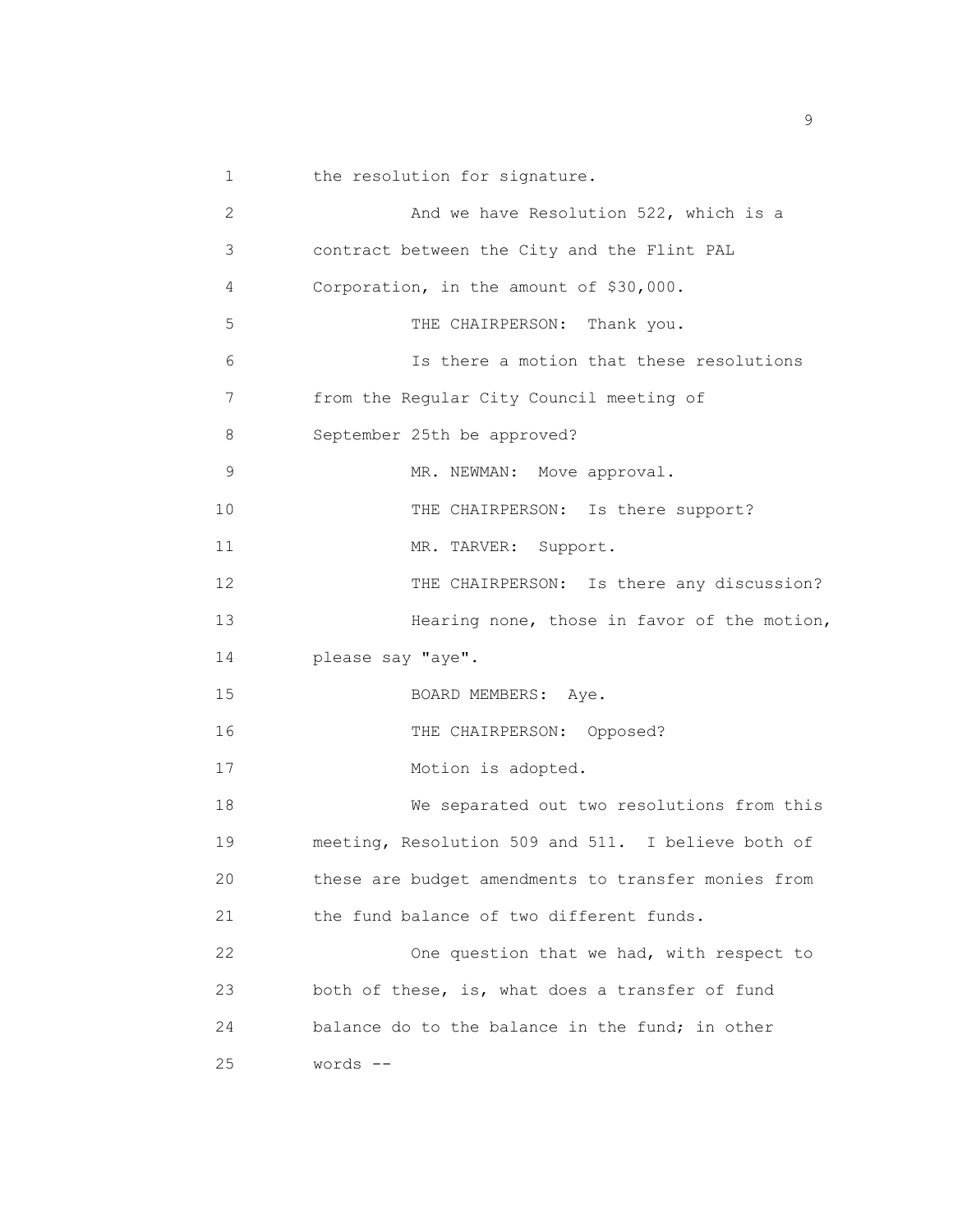| 1  | And I'll direct that to, probably,                   |
|----|------------------------------------------------------|
| 2  | Ms. Steele. I just want to make sure there's         |
| 3  | adequate fund balancing remaining after the          |
| 4  | transfers.                                           |
| 5  | MS. STEELE: Yes. I understand that. And              |
| 6  | we did review that to verify it, because we didn't   |
| 7  | want some of the funds in deficit.                   |
| 8  | As of June 30, our projected ending fund             |
| 9  | balance in the 101 fund will be over 17 million, or  |
| 10 | approximately 17 million. And the rubbish fund,      |
| 11 | which is the 226 Fund, as of June 30th, we're        |
| 12 | projecting a little over a million dollars -- or I'm |
| 13 | sorry $--$ \$762,000 in fund balance.                |
| 14 | So there is adequate fund balance to cover           |
| 15 | both of these transfers.                             |
| 16 | THE CHAIRPERSON: And I noted, on the                 |
| 17 | Resolution Staff Review, I assume this is a decimal  |
| 18 | point here. The Resolution Staff Review refers to a  |
| 19 | transfer in the amount of $201,400,000$ --           |
| 20 | MS. STEELE: No.                                      |
| 21 | MR. NEWMAN: -- on two instances. But, on             |
| 22 | a third instance, it refers to the transfer amount   |
| 23 | of \$201,400. I assume the latter amount is correct. |
| 24 | MS. STEELE: \$201,400 is the amount to be            |
| 25 | transferred.                                         |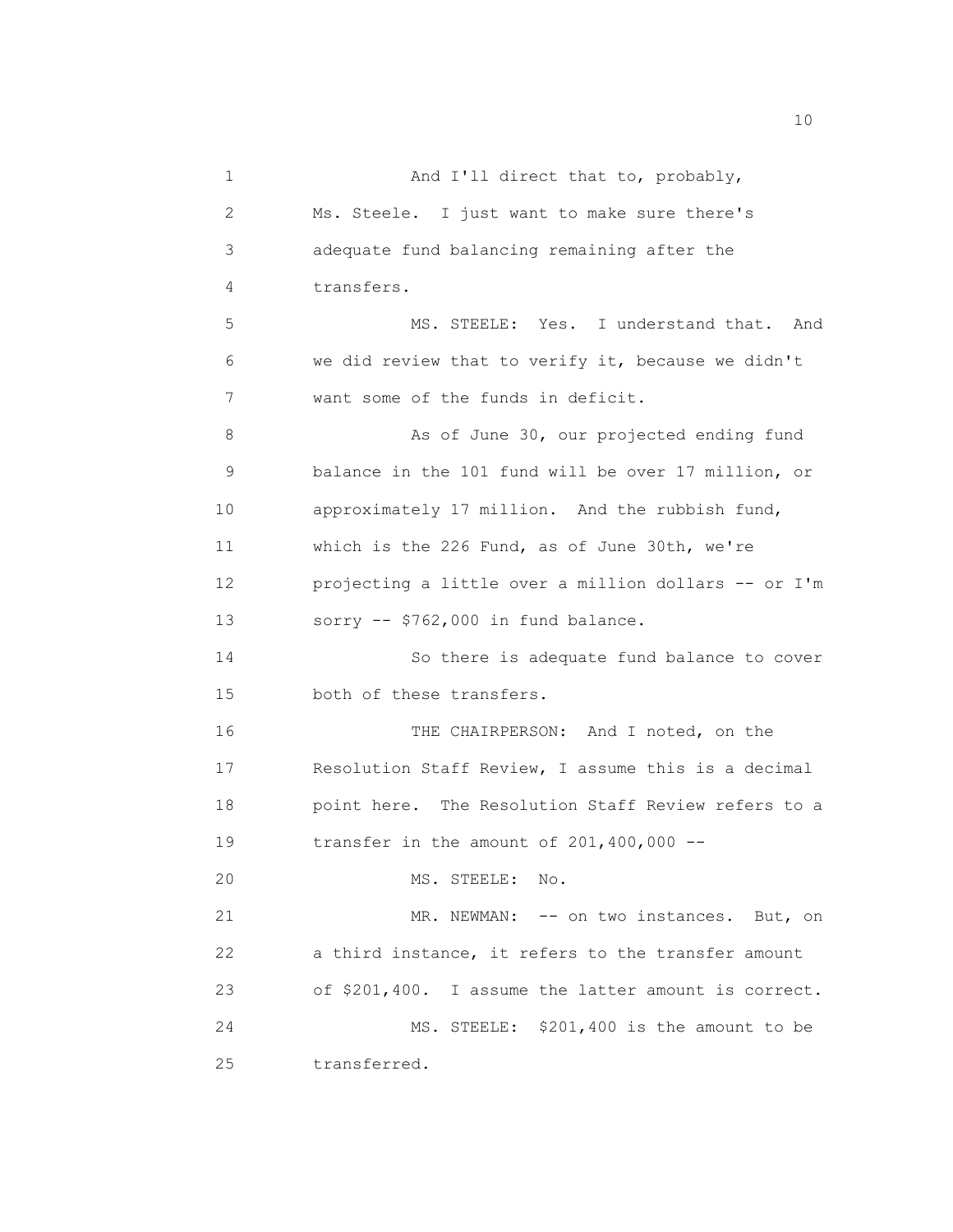1 THE CHAIRPERSON: Gentlemen, any other 2 questions regarding either of these two resolutions? 3 Mr. Tarver? 4 MR. TARVER: So I was trying to hear. So 5 you did defer to the latter amount is the correct 6 one? 7 THE CHAIRPERSON: It is the correct amount. 8 MR. TARVER: Okay. 9 THE CHAIRPERSON: Mr. Newman? 10 MR. NEWMAN: I have no questions. 11 THE CHAIRPERSON: Mr. Tarver, any other 12 questions? 13 MR. TARVER: No. 14 THE CHAIRPERSON: Is there a motion, then, 15 that Resolutions 519 and 511 from the Regular City 16 Council meeting of September 25th be approved? 17 MR. NEWMAN: Move approval. 18 THE CHAIRPERSON: Is there support? 19 MR. TARVER: Support, support. 20 THE CHAIRPERSON: Any discussion? 21 Those in favor of the motion, please say 22 "aye". 23 BOARD MEMBERS: Aye. 24 THE CHAIRPERSON: Opposed? 25 Motion is adopted.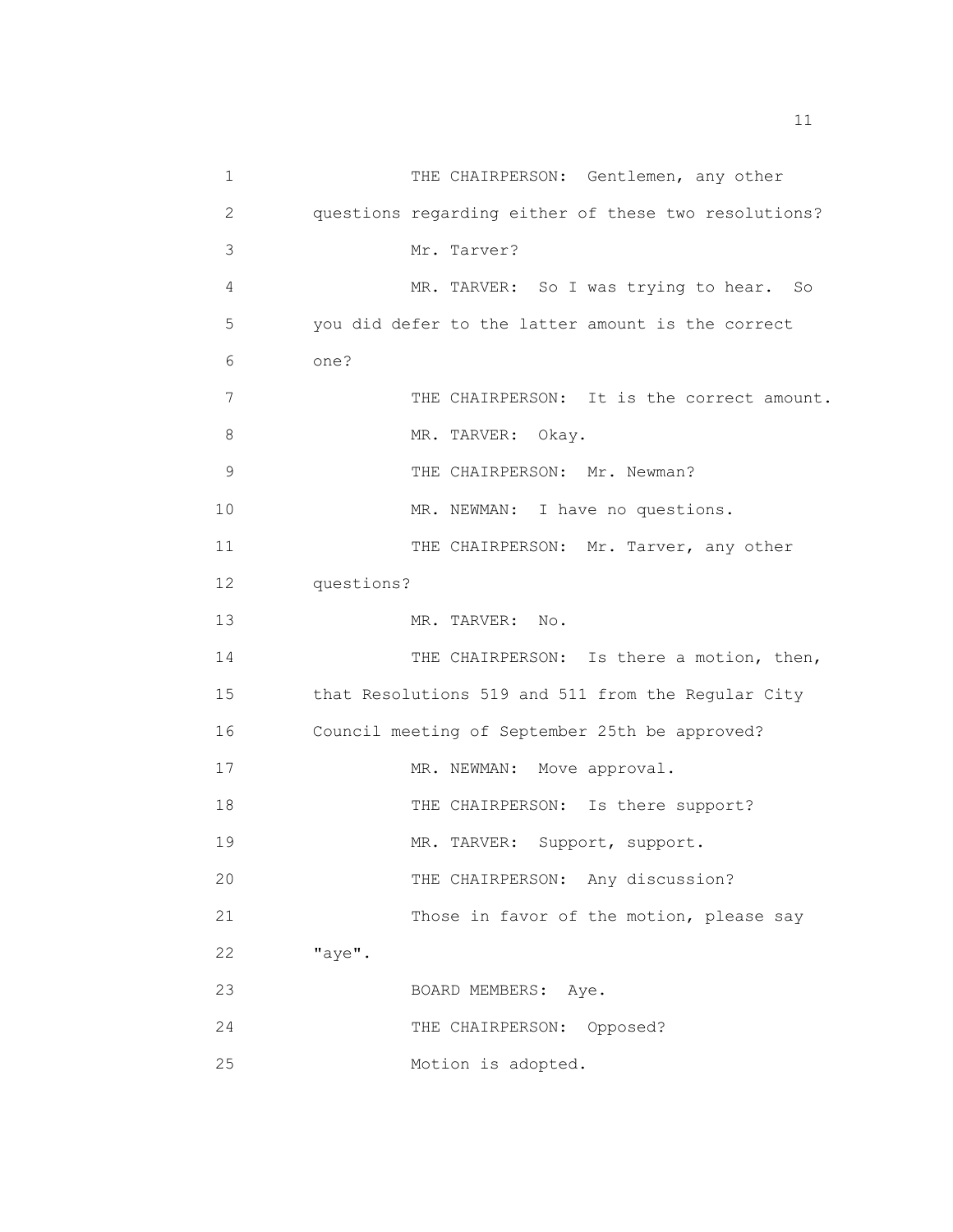| 1             | Next item of business would be resolutions           |
|---------------|------------------------------------------------------|
| 2             | from the Special City Council meeting of             |
| 3             | September 29th. And I believe we have this on an     |
| 4             | agenda simply to acknowledge the fact that there was |
| 5             | a meeting and Council took no action.                |
| 6             | Is that correct Mr. Cline?                           |
| 7             | MR. CLINE: Yes, that's my understanding;             |
| 8             | no action was taken. So --                           |
| $\mathcal{G}$ | That completes the approval of<br>MR. NEWMAN:        |
| 10            | resolutions and ordinances from City Council         |
| 11            | meetings.                                            |
| 12            | The next item of business would be                   |
| 13            | City Administrator Items.                            |
| 14            | Mr. Jones?                                           |
| 15            | MR. JONES: And I'll defer to                         |
| 16            | Ms. Dawn Steele on this.                             |
| 17            | MS. STEELE: Good afternoon, again.<br>We             |
| 18            | provided you with a Budget-to-Actual for all our     |
| 19            | operating funds as of August 31st of 2017. I'm       |
| 20            | happy to report that we are following the budget as  |
| 21            | it was adopted. We are within the quidelines of      |
| 22            | revenue and expenditures.                            |
| 23            | It should be noted that, for revenues for            |
| 24            | property taxes and special assessments, the revenue  |
| 25            | is posted in July. So, for several of the funds,     |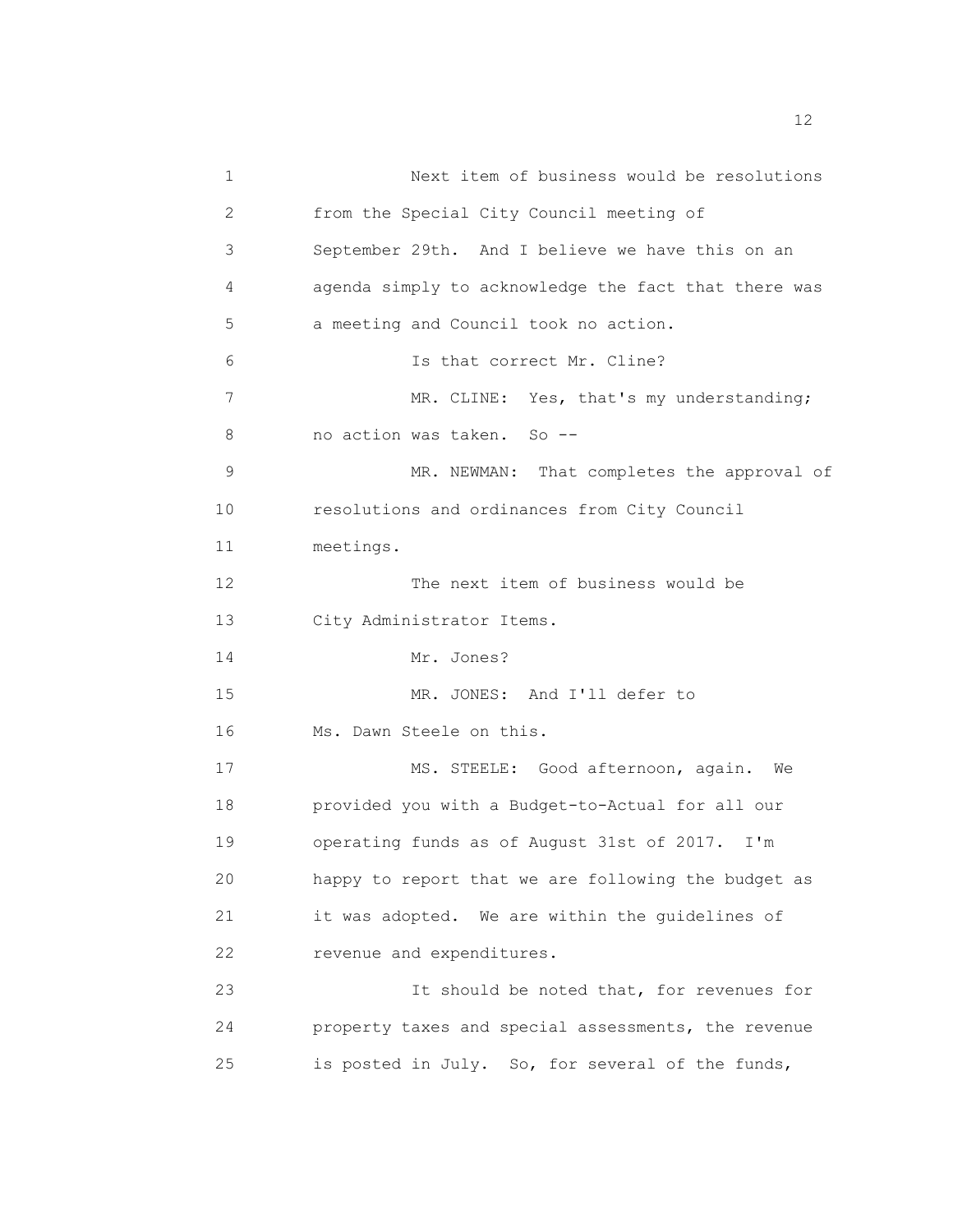1 you'll notice a substantial amount of revenue as 2 compared to expenditures, and that's why; because we 3 post the revenue in July for the full fiscal year. 4 No funds are running in a deficit at this 5 time, other than the grant funds; and that's because 6 those are normally reimbursable grants and we are 7 just waiting to be reimbursed for the expenditures 8 that we had. 9 We expect the auditors to be in on Monday, 10 the 16th, to commence the FY '17 audit. After 11 reviewing fund balances and cash balances, the City 12 looks like it's in a pretty good position. No funds 13 ended in a deficit. Cash balances increased through 14 the year, along with most fund balances. 15 Are there any questions or concerns? 16 THE CHAIRPERSON: Two questions. One is -- 17 and I'm looking at Page 1 of 10 of the 18 Budget-to-Actual Revenue and Expenditure Report. 19 MS. STEELE: Yes. 20 THE CHAIRPERSON: And let's just take 21 Fund 101. 22 MS. STEELE: Okay. 23 THE CHAIRPERSON: The General Fund. First 24 item of Property Taxes, as I read from left to 25 right, third column, "Budget", which is the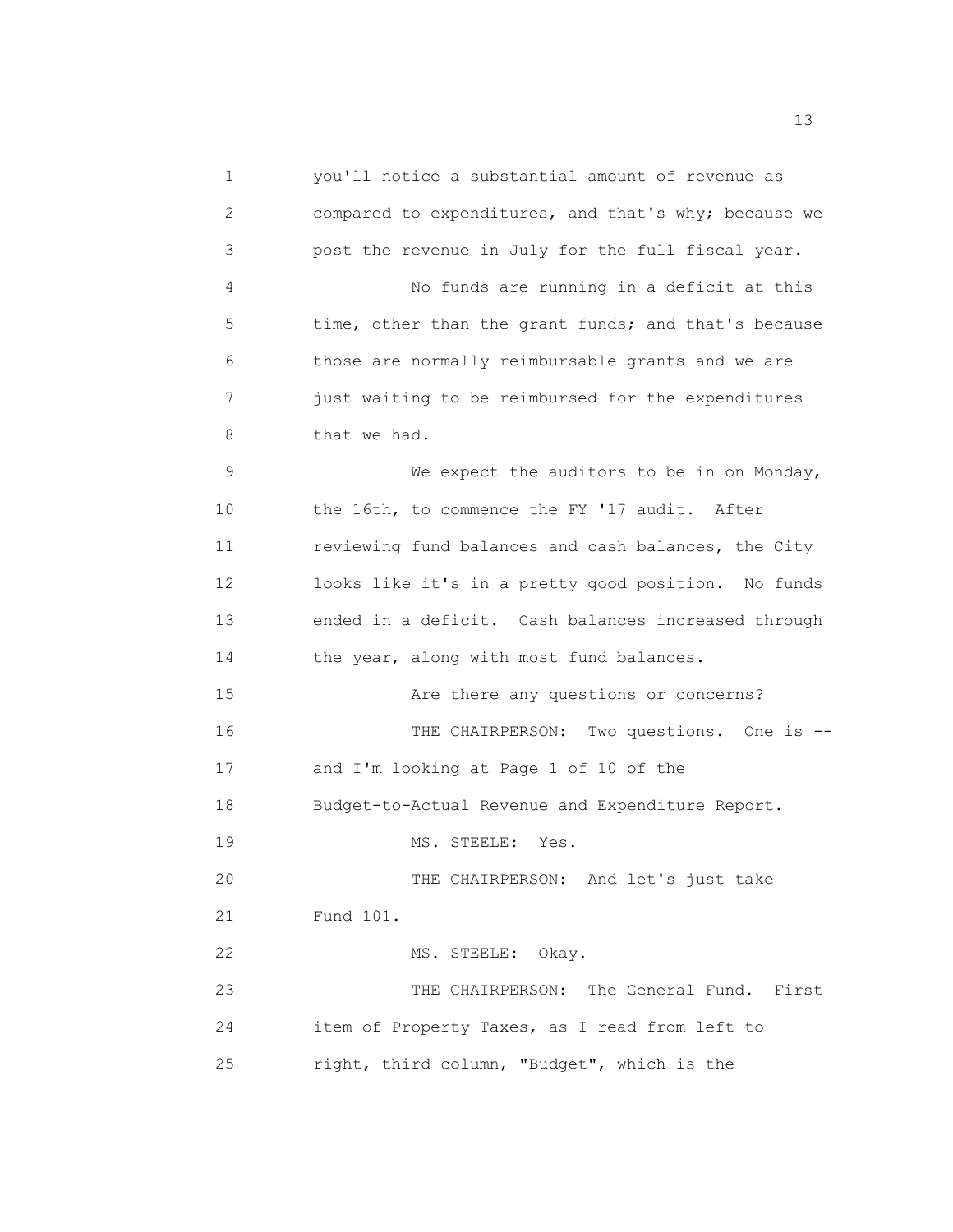1 Fiscal '18 budget.

 2 MS. STEELE: Uh-huh. 3 THE CHAIRPERSON: Roughly \$4.6 million, 4 in round numbers, was budgeted for property taxes. 5 And, as of August 31st, the amount collected has 6 been, in round numbers, \$4.7 million. So about 7 136,000 more has been collected than was budgeted. 8 So I was trying to understand why, in the 9 next to last column, the available balance, 136,948, 10 is a negative number. It's actually positive, isn't 11 it? It's -- you've collected more than you 12 budgeted. 13 MS. STEELE: Yeah. It looks like maybe the 14 formula is wrong. Because, like, the 14 million for 15 income tax -- well, the 14 million is what's not 16 collected, that we have available to be collected; 17 that's why. 18 The formula's kind of odd. We have 19 over-collected -- if you want to state it this way: 20 We've over-collected the 136,000 in property taxes. 21 THE CHAIRPERSON: Correct. 22 MS. STEELE: But, as I stated, for property 23 taxes and special assessments, we take a look at the 24 tax roll because it posts in July and there still 25 could be adjustments made for uncollectible -- which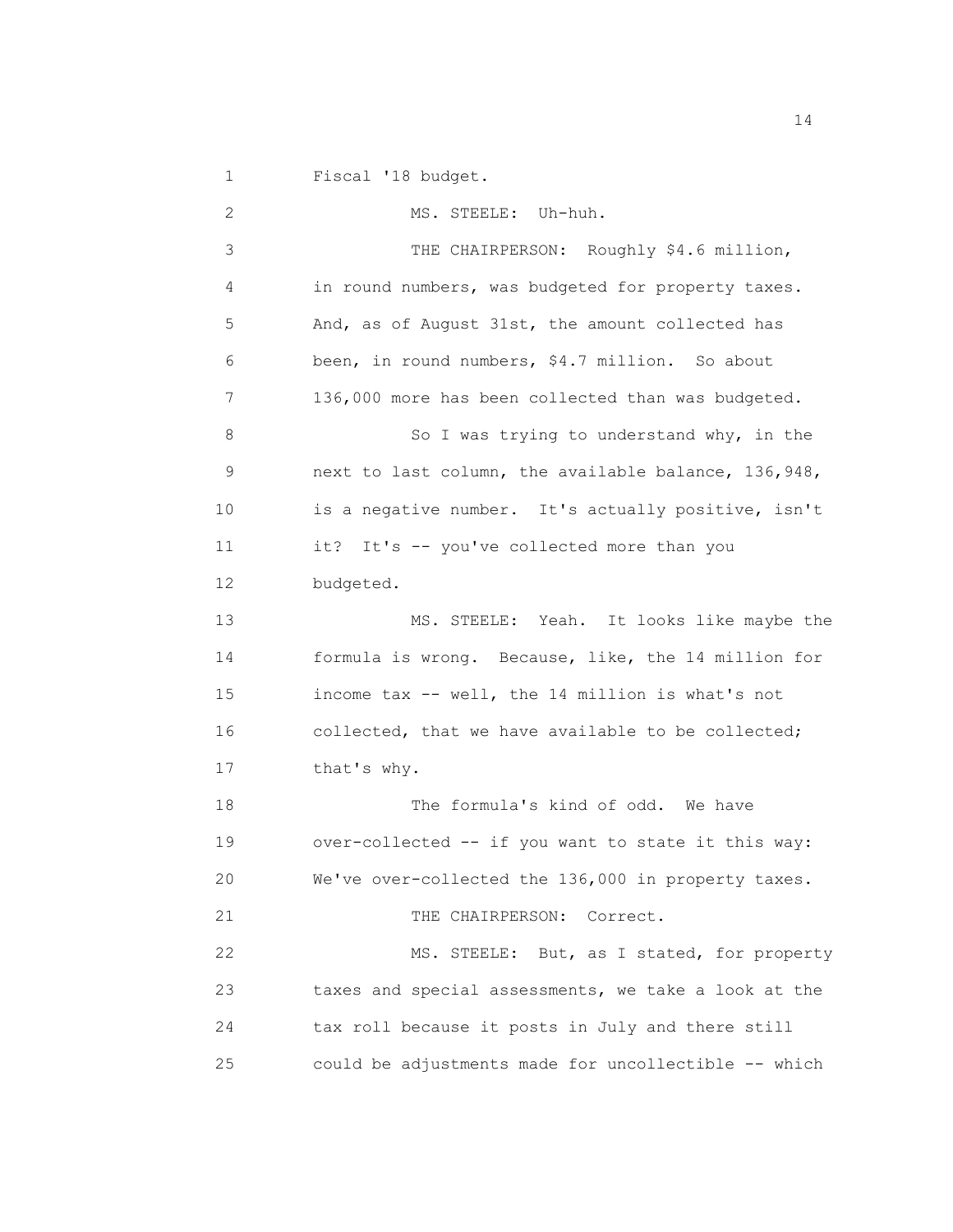1 usually happens in June of the year-end, after we 2 receive our check back from the County for extra -- 3 you know, for the collection from prior years. 4 So that's just the way the formula goes. 5 Because the available balance to collect, the way we 6 read it, is the amount that's available to be 7 collected is the balance. And the negative just 8 means that we've over-collected; in that line the 9 revenue was just higher than the budget in that line 10 item. 11 THE CHAIRPERSON: Okay. Which brings me to 12 my second question. And you've given a partial 13 explanation now as to the nomenclature for that next 14 to last column, Available Balance. That's really 15 the difference between what was budgeted and what --16 MS. STEELE: Is posted. 17 THE CHAIRPERSON: -- was collected? 18 MS. STEELE: Right. That's what's 19 available -- that's what the balance is to be 20 collected. So you take the budget, the 4.6 and, if 21 you subtract out what we already collected, that 22 will leave what we have to collect. And, because we 23 have collected more than the budget, that's why it's 24 the negative number. 25 But, if you go down to, let's say, "Income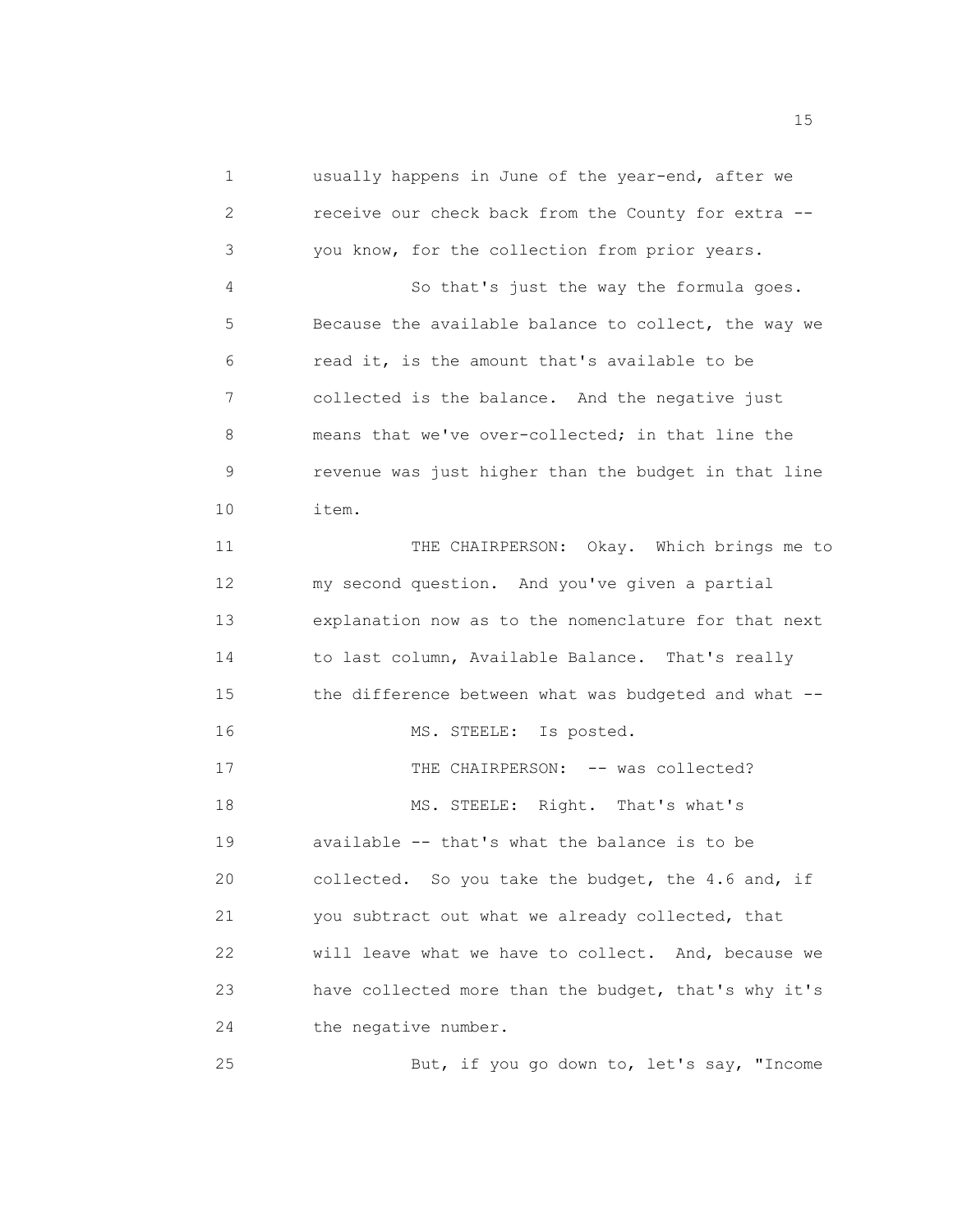1 Tax", that 15.8 million in the budget, we've 2 collected a million so we still have the available 3 balance to collect is the 14.7 million. 4 THE CHAIRPERSON: Is it possible just to 5 rename that, what you just described, which is 6 "Balance to be Collected"? 7 MS. STEELE: Well, we could do that for 8 revenue. But then, for expenditures -- 9 THE CHAIRPERSON: It wouldn't work there. 10 But, on the revenue side of it, if you budget \$10 11 and you've only collected, to date, \$2, your 12 available balance isn't 8. When I think of an 13 available balance, I think it's what you have 14 available to spend. 15 MS. STEELE: Okay. What I'll do, then, for 16 these, I'll switch it for revenue. And I will, under 17 where expenditures start, I'll add -- I'll leave it 18 as "Available Balance." I'll just carry -- the 19 description line item, the top line item, I can just 20 carry it down and have it above the expenditures 21 also. So kind of split them out between revenue and 22 expenditures. If you want, we can do that. 23 THE CHAIRPERSON: And then the final 24 question, when we had adopted the biannual budget, I 25 believe, in June for Fiscal Years '18 and '19, there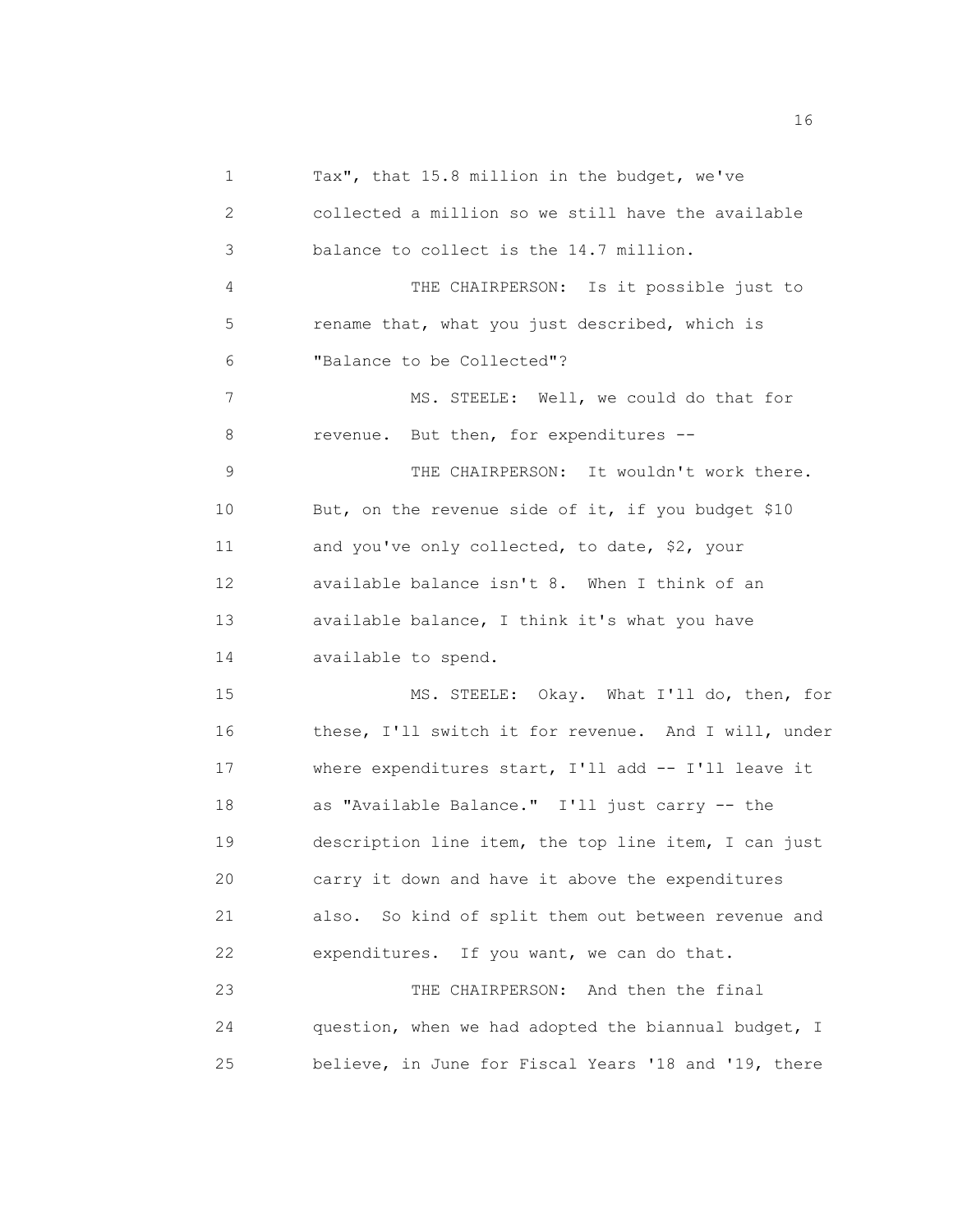1 was an analysis from the Finance Department 2 regarding the projected outlook for the Water Fund. 3 It indicated that, by the end of Fiscal '19, if I 4 recall, that fund would be in deficit by about \$10 5 million, assuming that there were no changes between 6 now and then, in terms of the water source -- 7 MS. STEELE: Correct. 8 THE CHAIRPERSON: -- and what the payments 9 were. 10 Is that projection still, based on what we 11 know now, likely to be realized; in other words, do 12 you expect fund to be -- 13 14 15 amount -- 16 17 18 19 20 21 22 MS. STEELE: The water -- THE CHAIRPERSON: -- invested by that MS. STEELE: Yes -- THE CHAIRPERSON: -- by --MS. STEELE: -- because --THE CHAIRPERSON: -- Fiscal --MS. STEELE: The water -- THE CHAIRPERSON: -- '19? MS. STEELE: The water source hasn't been 23 determined. So, actually, what we had -- what we 24 budgeted is we budgeted the KWA bond payment that 25 we're responsible for and we budgeted the amount of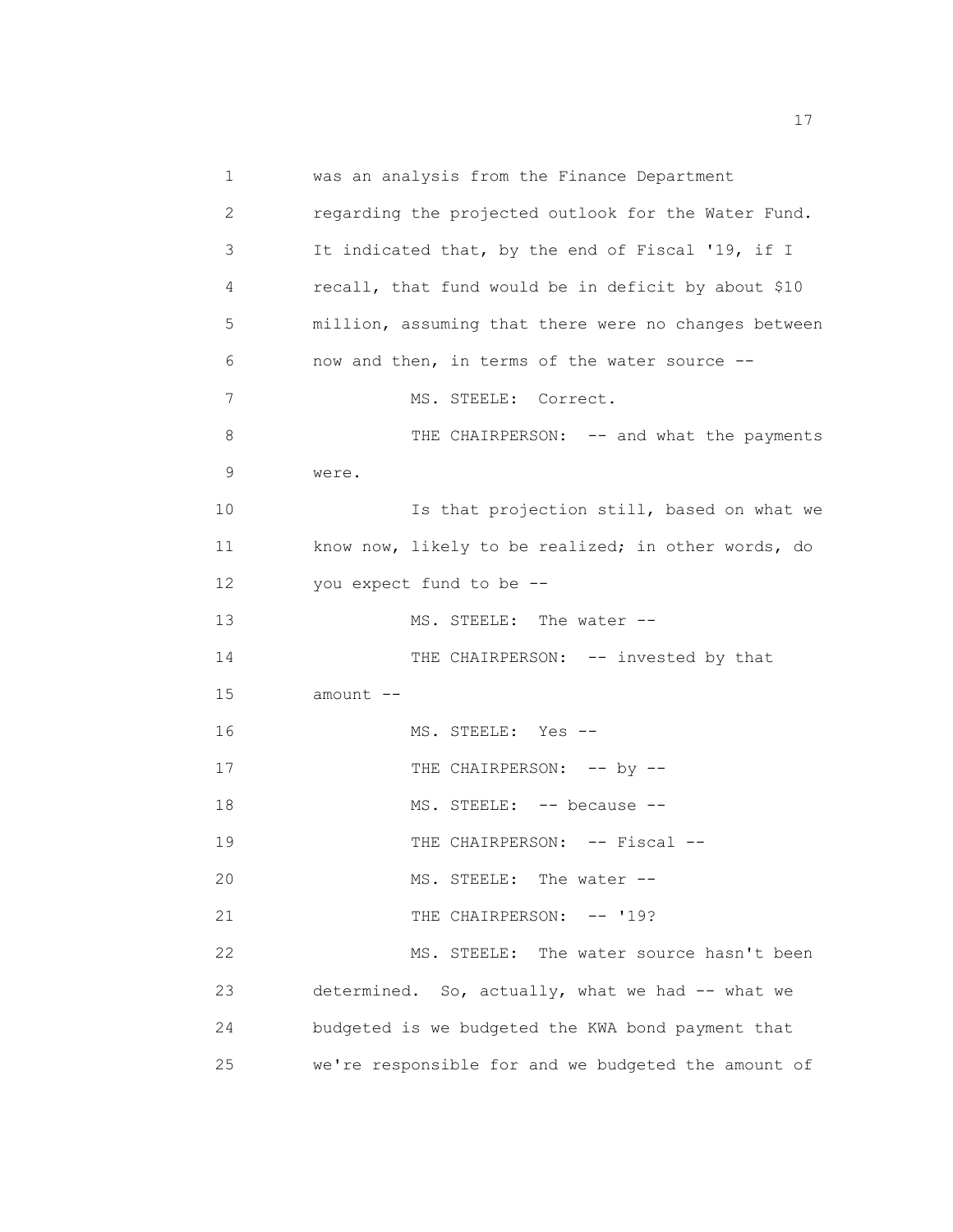1 water payment to LEWA. Depending on where we go 2 with the water source, if we end up going with LEWA, 3 they are going to give us credit for the KWA bond 4 payment. So there will be an adjustment of, I 5 think, a little over 7 million. 6 So we're still working on looking for the 7 additional either reduction in expenditures for 8 FY '19 to balance the budget or increasing revenues. 9 THE CHAIRPERSON: Did you budget the entire 10 7 million? 11 MS. STEELE: For the KWA. And we budgeted 12 the full amount of 13 million for the water -- 13 monthly -- well, yearly water payment to LEWA. 14 THE CHAIRPERSON: Okay. 15 MS. STEELE: Yeah. So we are constantly 16 looking at that and working on it to see what we can 17 do to bring that fund in balance by then. 18 THE CHAIRPERSON: Thank you. 19 Any other questions, Mr. Newman? 20 MR. NEWMAN: No, I have no -- no other 21 questions. 22 THE CHAIRPERSON: Mr. Tarver? 23 MR. TARVER: No. 24 THE CHAIRPERSON: Without objection, then, 25 the Budget-to-Actual report will be received.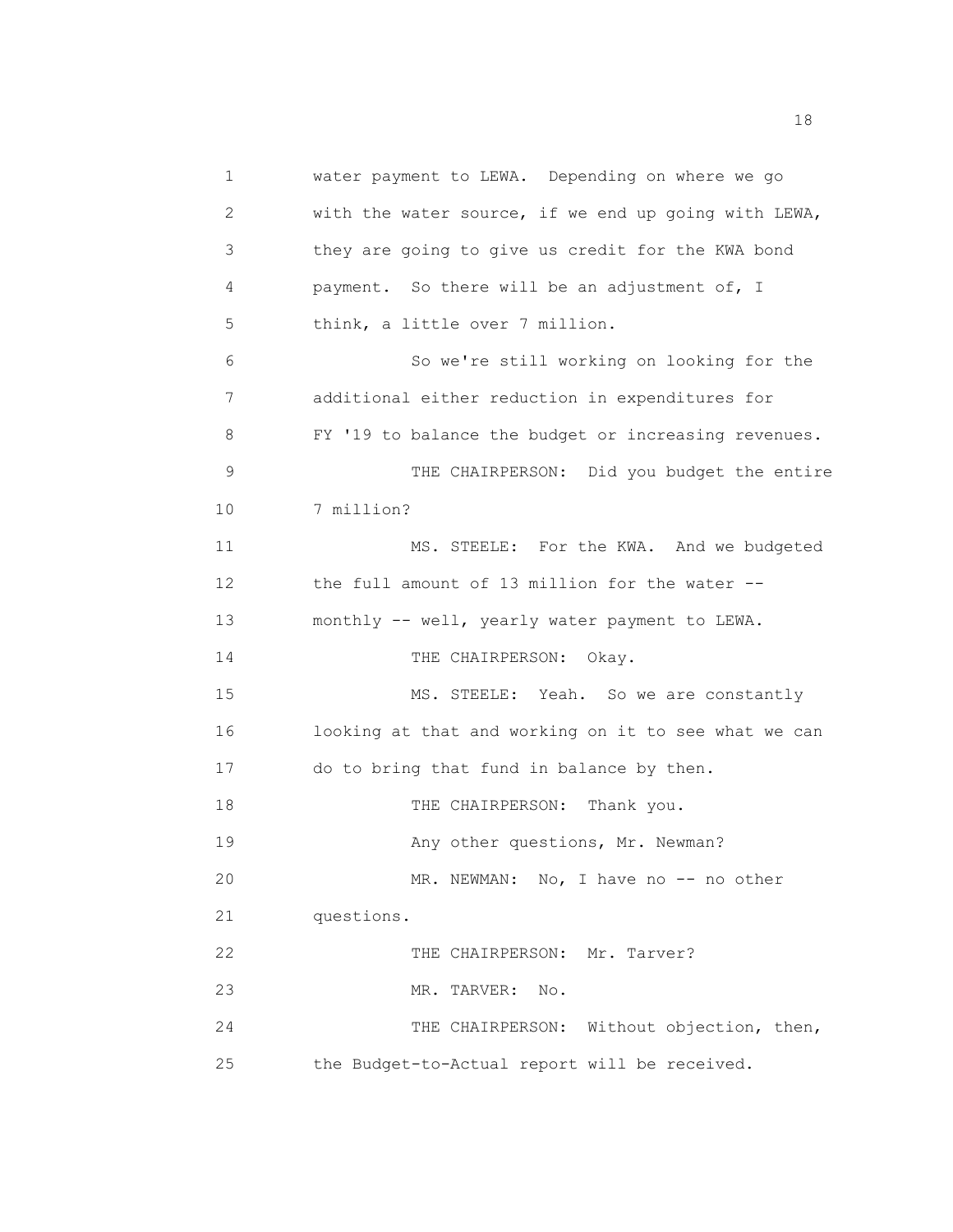| 1              | Next item of business is Public Comment.  |
|----------------|-------------------------------------------|
| $\overline{c}$ | Mr. Cline?                                |
| 3              | MR. CLINE: Just one individual who signed |
| 4              | up, Mr. R.L. Mitchell.                    |
| 5              | MR. BRANCH: He just went that way.        |
| 6              | THE CHAIRPERSON: Did anyone else sign up  |
| 7              | for Public Comment?                       |
| 8              | MR. CLINE: No, sir.                       |
| 9              | THE CHAIRPERSON: Is there any further     |
| 10             | business before this board hearing?       |
| 11             | None. Is there a motion to be adjourned?  |
| 12             | MR. NEWMAN: So move.                      |
| 13             | THE CHAIRPERSON: Is there support?        |
| 14             | MR. TARVER: Support.                      |
| 15             | THE CHAIRPERSON: Without objection, we    |
| 16             | stand adjourned. Thank you.               |
| 17             | (Meeting was concluded at 2:24 p.m.)      |
| 18             | $\star$<br>$\star$<br>$\star$             |
| 19             |                                           |
| 20             |                                           |
| 21             |                                           |
| 22             |                                           |
| 23             |                                           |
| 24             |                                           |
| 25             |                                           |